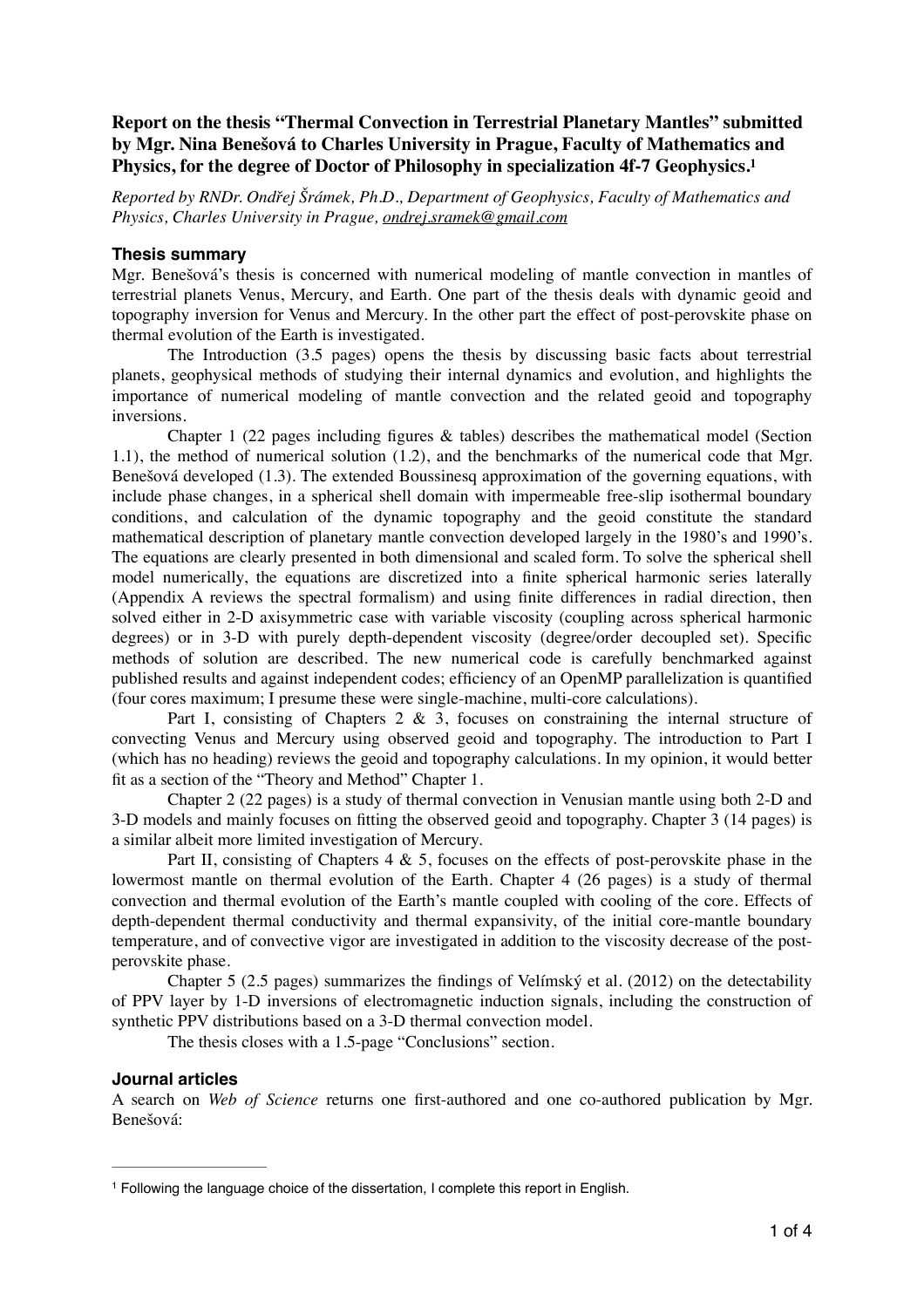- Benešová & Čížková: "Geoid and topography of Venus in various thermal convection models," *Stud. Geophys. Geodaet.*, **56**(2), 621–639, doi:[10.1007/s11200-011-0251-7,](http://dx.doi.org/10.1007/s11200-011-0251-7) 2012.
- Velímský, Benešová, & Čížková: "On the detectability of 3-D postperovskite distribution in D" by electromagnetic induction," *Phys. Earth Planet. Int.*, **202**, 71–77, doi:[10.1016/j.pepi.2012.02.012](http://dx.doi.org/10.1016/j.pepi.2012.02.012), 2012.

The first publication constitutes Chapter 2 of the thesis and the second publication is summarized in Chapter 5. Content of Chapter 4 of the thesis is reported as submitted to *Phys. Earth Planet. Int.*:

• Benešová & Čížková: "Effect of post-perovskite rheology on thermal evolution of the Earth."

### **Assessment, comments, questions**

I expect a doctoral dissertation to be a well-written, largely self-contained piece of work that addresses some important issues in the chosen field of study and offers some new and original perspectives, methods or results.

On the positive side, I acknowledge the amount of dedicated careful work to construct a new spectral-finite difference spherical-shell parallelized code to numerically model the thermal convection in planetary mantles. However, in some aspects, described below and documented in my comments/questions, the presented work perhaps falls short of the standard for a PhD thesis. These will need to be discussed during the defense.

Reading the text, I sometimes find the presentation rather too brief, the presented arguments imprecise or incomplete or stylistically awkward, with a higher than negligible number of typos. (Examples: "This energy is manifested on the surface by the plate tectonics." "Character of the convection is *determined* by the parameters of the mantle material." "Model A *may be considered* the best." "radioactive elements" instead of "radionuclides"; use of the colloquial "like" in place of "such as"; "losses" or "looses" instead of "loses"; "ant" instead of "any"; "succesful" instead of "successful") Of course, much of this text quality assessment is subjective.

I present a list of specific questions and/or comments to the candidate. I suggest that during the defense Mgr. Benešová pays foremost attention to the first four points on the list.

- 1. What new information have we learned about Venus from the study presented in Chapter 2? The conclusions that viscosity profile "A" best fits the observations and that mantle viscosity is constrained to  $\sim 10^{21}$  Pa s do not strike me as particularly exciting, surprising or novel results. Of the four viscosity profiles tested, "A" is the only geophysically plausible one, from what we know about Venus and planetary interiors in general. Additionally, it is taken from an earlier study (Pauer et al. 2006) and no effort is made to refine or improve it. You constructed a fully timedependent convection model but mainly focus on geoid and topography, that is, looking either at a snapshot in time or a time-averaged quantity. Was there perhaps something more to learn from the time dependence? It is stated in the intro of Chapter 2 that Venus probably experiences resurfacing with a characteristic time of 300–800 Myr, i.e., a very non-steady-state behavior. Is there any hint in your convection runs of such behavior?
- 2. What is the goal of the short exercise on Mercury in Chapter 3? I could see this section as possibly interesting if the study were further developed. As it stands, only a very basic investigation is performed with an isoviscous model (2-D and 3-D) and a 2-D model with temperature-dependent viscosity. How do you interpret your conclusion that "none of the models is able to fit the observed spectra" [somewhat shortened from the original statement]? Based on your study, is Mercurian mantle currently convecting or not or we cannot say?
- 3. I find the post-perovskite (PPV) study (Chapter 4 of the thesis) the most interesting part of this work. That said, with a time stamp of 2015, the findings trail the main wave of similar studies on this topic—which arrive at essentially the same conclusions—by some five years. The first part of "Concluding remarks" (Section 4.3, pp. 103–104) summarizes results from models without PPV that agree with existing work. Models with PPV also yield result in agreement with previous studies. The findings make sense, as far as I can tell, and are interesting, but sadly, come a day late and a dollar short.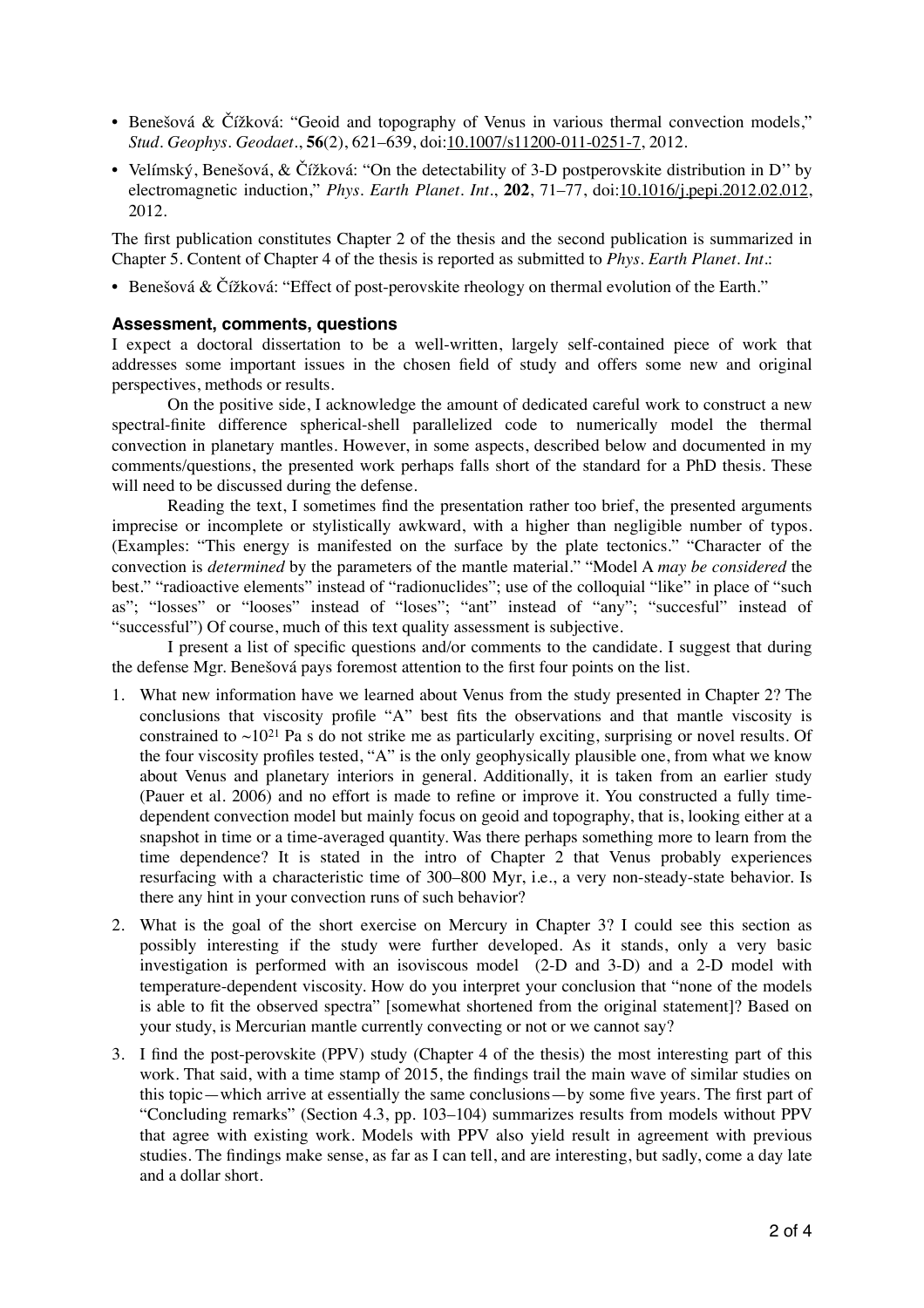- 4. Figure 4.1, Table 4.1 (pp. 80–81) and the discussion of internal heating are confusing. Are you suggesting that given present-day abundances of K, Th, U in the mantle, you have two different "models" of radiogenic heating where the power agrees at present and differs by a factor of ~two at 4.5 Ga? That can't be. An Earth with present day radiogenic power output equal to *P* and with K:Th:U  $\approx$  12000:3.9:1 had power output  $\approx$  5*P* at 4.5 Ga. Your MH2 model seems consistent with that – although equation 4.3 makes no sense to me; where does it come from? Equation 4.2 for the MH1 model (or some variation of it) is how one calculates time evolution of radiogenic heating, but the MH1 decay of heating with time is too gentle. Where is the problem? Table 4.1 lists elements, but really shows values for specific radionuclides (e.g., potassium has three naturally occurring isotopes of which only 40K is radioactive). What present-day mantle abundances of K, Th, U did you use to calculate the heating rate? How would formation of continental crust which is not included in the model—affect the radiogenic heating history? After eqn. 4.2: Neglecting 235U heating merely based on its natural isotopic fraction is an incomplete argument; one also has to consider the energy released per decay in addition to the half-life. [Btw, "Ga" is commonly used as a unit of age, not time (which would be "Gy"), therefore present is 0 Ga and nascent Earth is 4.5 Ga.]
- 5. Below eqn. 1.3 (p.7): How coarse an approximation is the omission of self-gravitation for each of the three studied planets?
- 6. Is the radial discretization equidistant across the mantle or refined in the thermal boundary layers? Unclear from description in section 1.2 (p.13).
- 7. Figure 1.1 (p.19): Giving the non-dimensional value of temperature isosurface between the boundary values 0 and 1 would be more informative than "1800 K". Same comment applies to Figure 3.4a.
- 8. Table 1.4 (p.22): Why not show relative differences in percent, as in the other benchmarks?
- 9. Why do you call density anomalies  $\Delta \rho$  in eqn. (1.6), and then change to  $\rho$  in eqn. (I.2)? Are deflections (topography) of phase boundaries accounted for in the geoid calculation?
- 10. p. 39, on radiogenic heat production in Venus: 3 TW to 16 TW is a large span. Why did you choose 6 TW? (I am just curious.) In perspective of results shown in Figure 2.10, it would have been interesting to look at several different heating rates…
- 11. p. 48, paragraph beginning "Four 3D models": The first figure reference should be to 2.7, not to 2.8.
- 12. Figure 2.6 top panels (p.47) are probably mislabeled: The text refers to blue line as Model C but the label states "3B6x1021", i.e., Model B.
- 13. Figure 2.13a and all other cross-sectional plots of temperature: It would be better not to color the entire core all the way up to CMB in order to better see the thermal features and temperature variation in the bottom boundary layer of the mantle.
- 14. Figure 3.7 (p.68): Why the even-odd degree oscillation of the spectra in model 2DLV4?
- 15. Top of page 87: Looking at Figure 4.5, I see the green and blue Rayleigh numbers being higher, not lower as you write, than the red one. Please explain.
- 16. Figure 4.4 and Figure 4.7 (pp. 88 & 92) show the same graphic (this was checked by extracting the pages from the PDF version available at [geo.mff.cuni.cz](http://geo.mff.cuni.cz)). It seems to me that while 4.7 shows the appropriate images, the actual 4.4 plots are not present and therefore it is impossible to visually follow the written description of section 4.2.1. As Figure 4.4 is supposed to include the reference model to which all other models should be compared, this technical glitch is particularly unfortunate. [The correct version of Figure 4.4 was provided by Mgr. Benešová upon email request.]
- 17. Figure 4.20 (p.103): What is the color scale in Figure 4.20, going from −6 to +6? This figure is only briefly mentioned in the text (bottom of page 100) and one has to guess what is plotted.